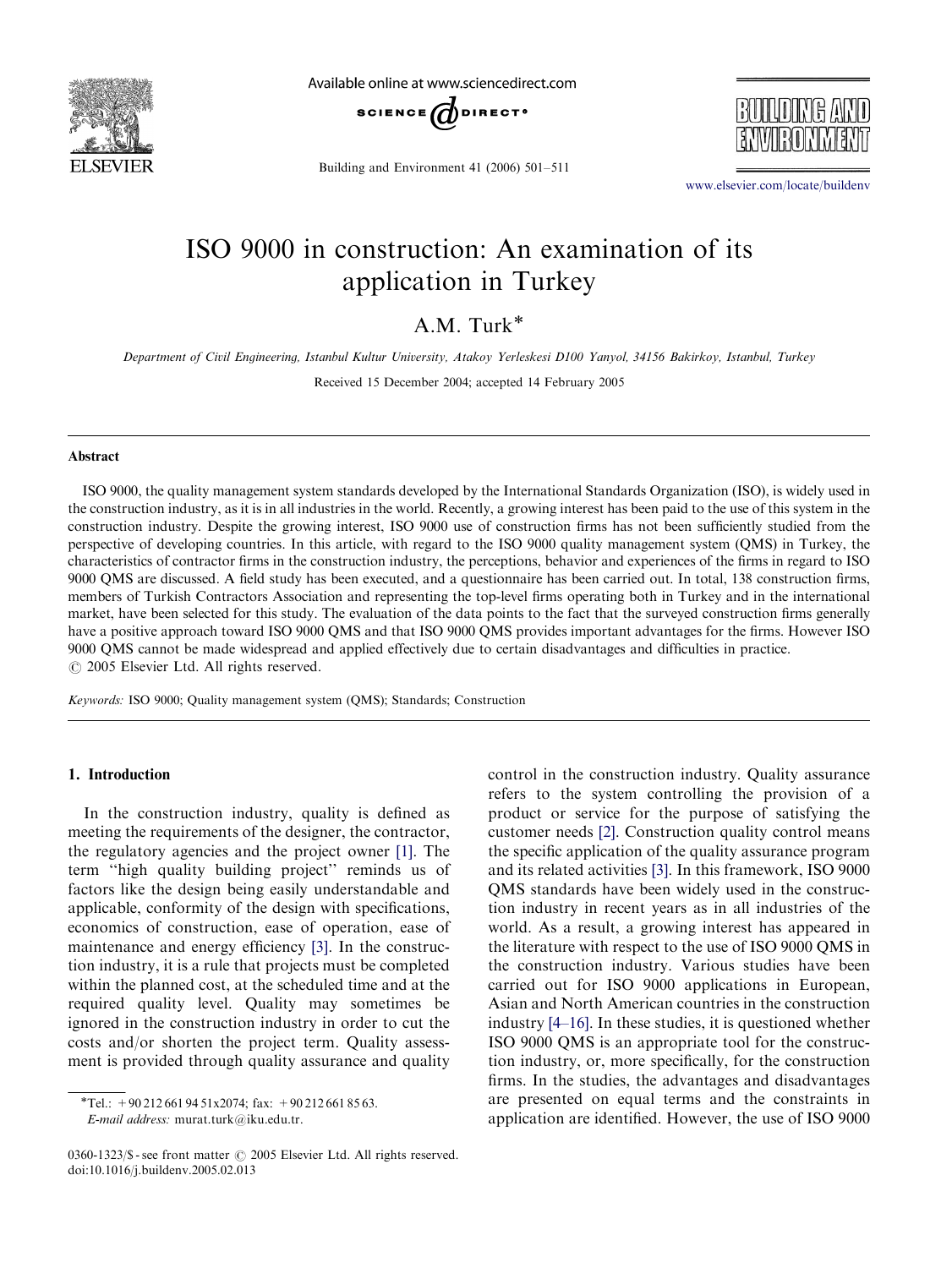QMS in construction firms has not been sufficiently studied from the perspective of developing countries. That is, very few studies have been produced to-date for ISO 9000 applications within the construction industry using examples from developing countries. The purpose of this article is to put forth the contractor firm characteristics in the construction industry related to ISO 9000 QMS in Turkey, and to find out the perceptions and behavior of the firms and the firms' experiences. The contribution expected from this study are taking the guidance of the knowledge and experiences attained to make widespread the ISO 9000 QMSs and use them in relevant applications in the construction industry at both the domestic and the international level.

Extending and applying ISO 9000 QMS for the construction industry in Turkey is important for three aspects. The first aspect is that the construction industry, as in all other countries, is an important economic activity in the Turkish economy. It is accepted as one of the leading industries of the Turkish economy since this industry is based largely on domestic production, and has a wide employment potential, an intense input-output relationship with other industries, especially the manufacturing industry, and brings in foreign exchange with the contractors' projects that are carried out abroad. The construction industry, which works with relatively labor-intense technology and plays an important role in the reduction of unemployment, has a 6% share on average within the total employment picture [\[17\]](#page--1-0). It is estimated that the construction industry also has a 6% share on average in the GNP generated in the Turkish economy with respect to production, and this share has risen to 33% with the contribution of other industries that operate in conjunction with the construction industry. As the construction industry is directly related to fixed capital investments, the growth of the construction industry affects the rate of growth in the national economy. The construction investments generally constitute 60% of the total investment amount realized in Turkey [\[17\]](#page--1-0). In the economy, besides the construction investments realized by private and public sectors, international contracting services are also important. The contractors who undertake international construction projects do not only provide foreign exchange to the country in terms of profit transfer or the money earned by the employees of the firms, but also contribute largely to the balance of payments through construction materials, machinery and equipment export. It will be useful for the Turkish construction sector to apply QMS effectively and widely in order to strengthen its position in the international market, to have access to new job opportunities, and to improve its image.

Secondly, application of QMS especially by contractors in the domestic market will be useful in order to restore their images distorted particularly due to the major earthquakes that occurred recently. As a matter of fact, the devastating loss of life and property in these earthquakes occurring in 1999 in Turkey has adversely affected the image of the construction industry as a whole. Nearly, 93% of Turkey is located in an active seismic zone. Nearly, 98% of the population lives in settlement units that involve an earthquake risk. In total, 61% of dwelling losses, the highest rate of dwelling loss in natural disasters, is caused by earthquakes. The economic losses caused directly by the earthquakes are approximately 3% of the GNP [\[18\].](#page--1-0) It is a known fact that this rate amounts to 7% with the addition of the indirect losses. Despite rapid transition and the ability to adapt to new technologies in the construction sector in Turkey, the performance of building inventory against natural disasters causes great concern. The concerns about the duration and cost of construction may override the quality of construction much of the time. Therefore, it will be constructive if the use of ISO 9000 QMS in the domestic market increases.

The third aspect is Turkey's adaptation process to the European Union. In particular, the extensive use of ISO 9000 QMS and standardization in the construction industry in member countries of the European Union [\[19\]](#page--1-0) may require the use of ISO 9000 QMS especially for contractors in the construction industry in Turkey, a country aiming to be accepted to the European Union. In order for Turkish contractors to have a more effective position in both the domestic and international construction market, QMS should be established and used extensively and effectively in the construction industry as well as in all industries. This application and sustainability of QMS will increase the quality of construction projects in Turkey. In addition, it will make it easier to adapt to the systems of developed countries and may strengthen the position of the construction industry in the international market.

When all these national and international activities in the Turkish construction industry are taken into consideration, the studies that probe the experiences and opinions of the firms on the use of ISO 9000 QMS are not sufficient. In a thesis study in 1998, a survey carried out on a very limited number of firms (22 firms) in the construction sector revealed that almost all firms have grasped the importance of having a quality system, but they do not have enough experience on how to apply the system correctly, and experience problems on issues such as documentation, communication, training and process development [\[20\]](#page--1-0).

In the first part of the paper, a literature survey has been performed with respect to ISO 9000 QMS applications in the construction industry. In addition, a theoretical infrastructure has been set up in connection with ISO 9000 QMS applications and the existing situation of construction firms in Turkey. The second